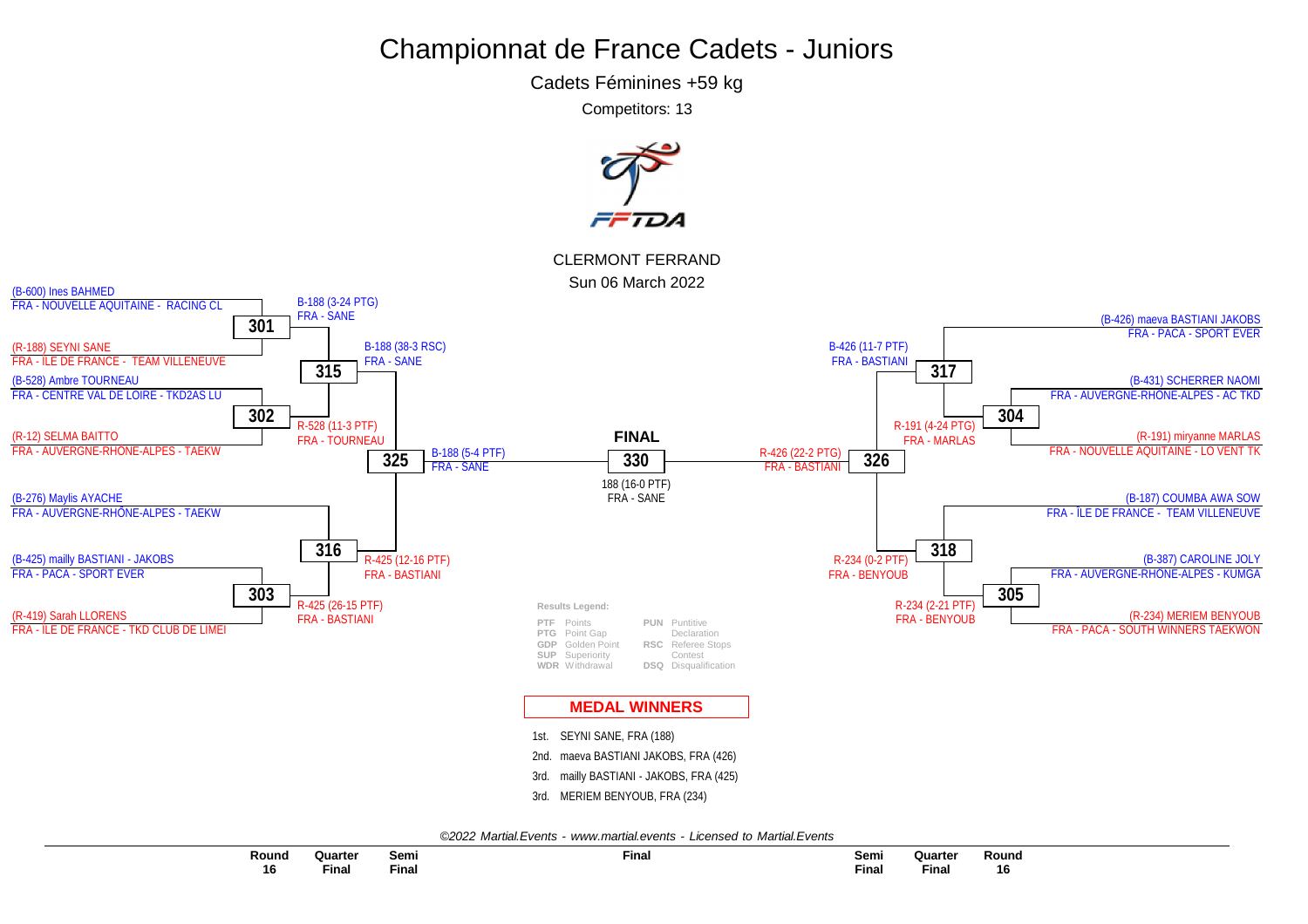Cadets Féminines -29 kg

Competitors: 3



CLERMONT FERRAND Sun 06 March 2022

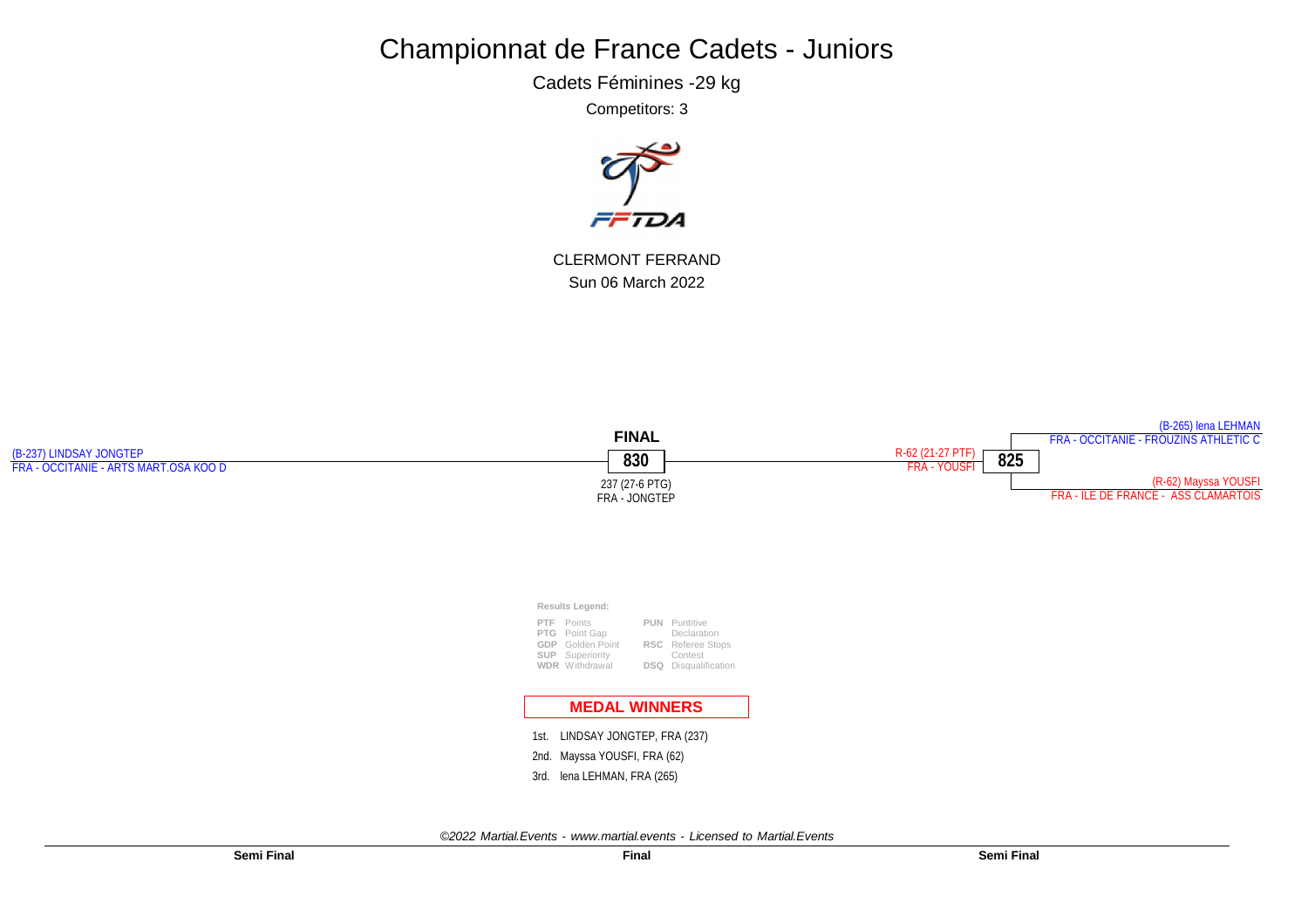Cadets Féminines -33 kg

Competitors: 10

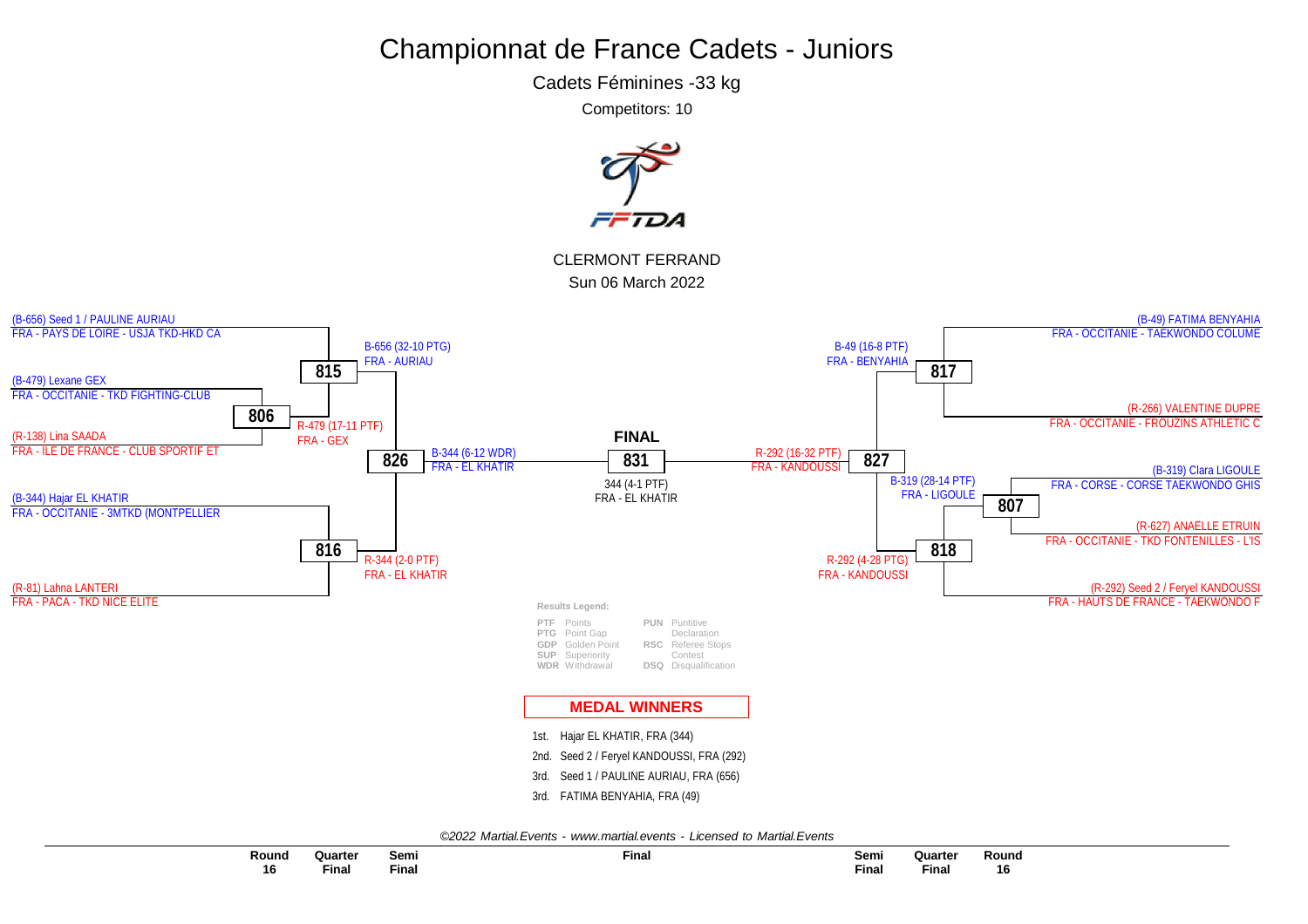Cadets Féminines -37 kg

Competitors: 11

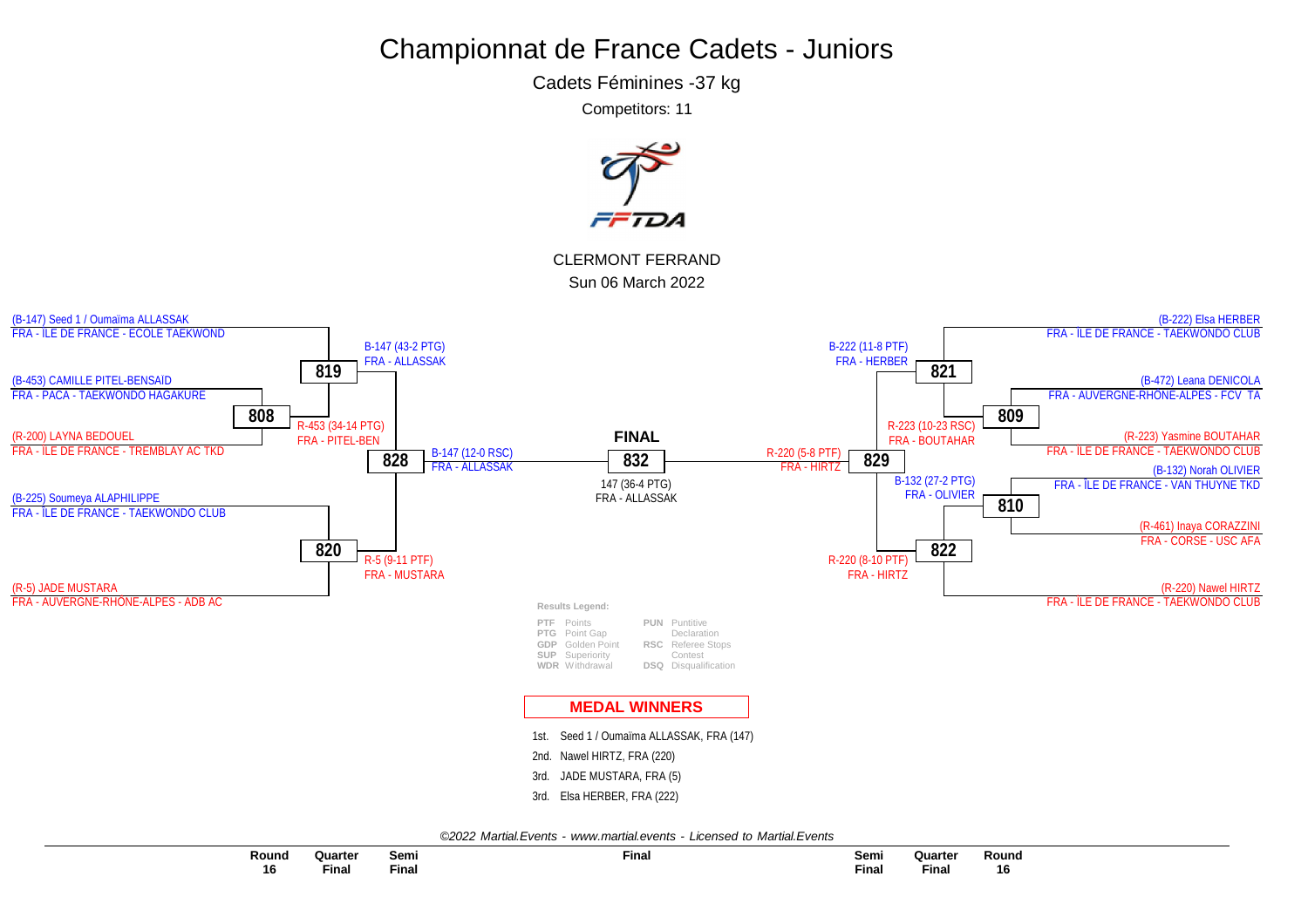Cadets Féminines -41 kg

Competitors: 25



|  |  | ©2022 Martial.Events - www.martial.events - Licensed to Martial.Events |  |  |  |  |
|--|--|------------------------------------------------------------------------|--|--|--|--|
|--|--|------------------------------------------------------------------------|--|--|--|--|

| Round                 | Round                | วแarter | Semi  | Final | Semi  | Quarter | Round | Rounc |
|-----------------------|----------------------|---------|-------|-------|-------|---------|-------|-------|
|                       |                      |         |       |       |       |         |       |       |
| n <sub>n</sub><br>-94 | $\overline{ }$<br>10 | Fina.   | Final |       | Final | Final   | 16    |       |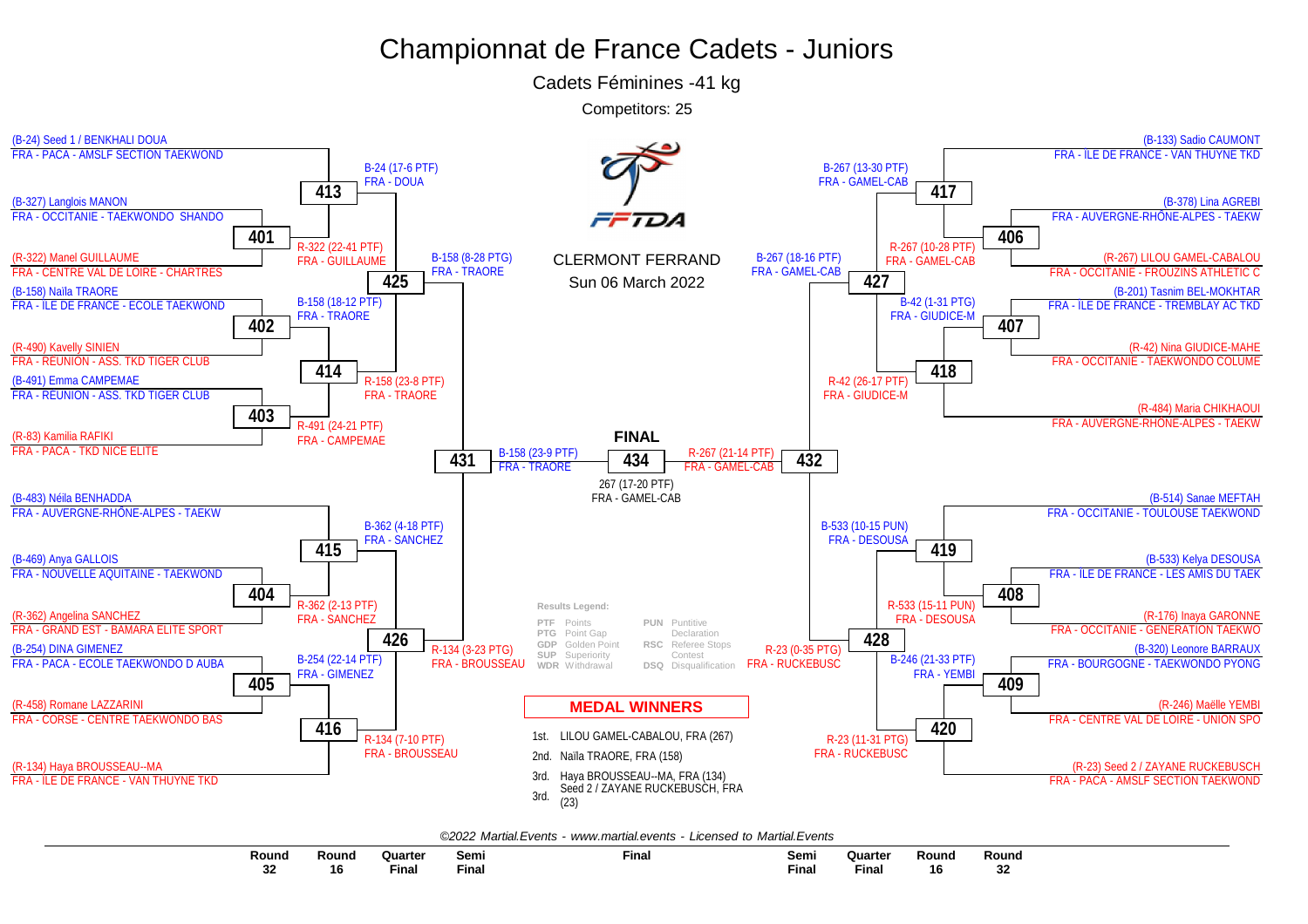Cadets Féminines -44 kg

Competitors: 11

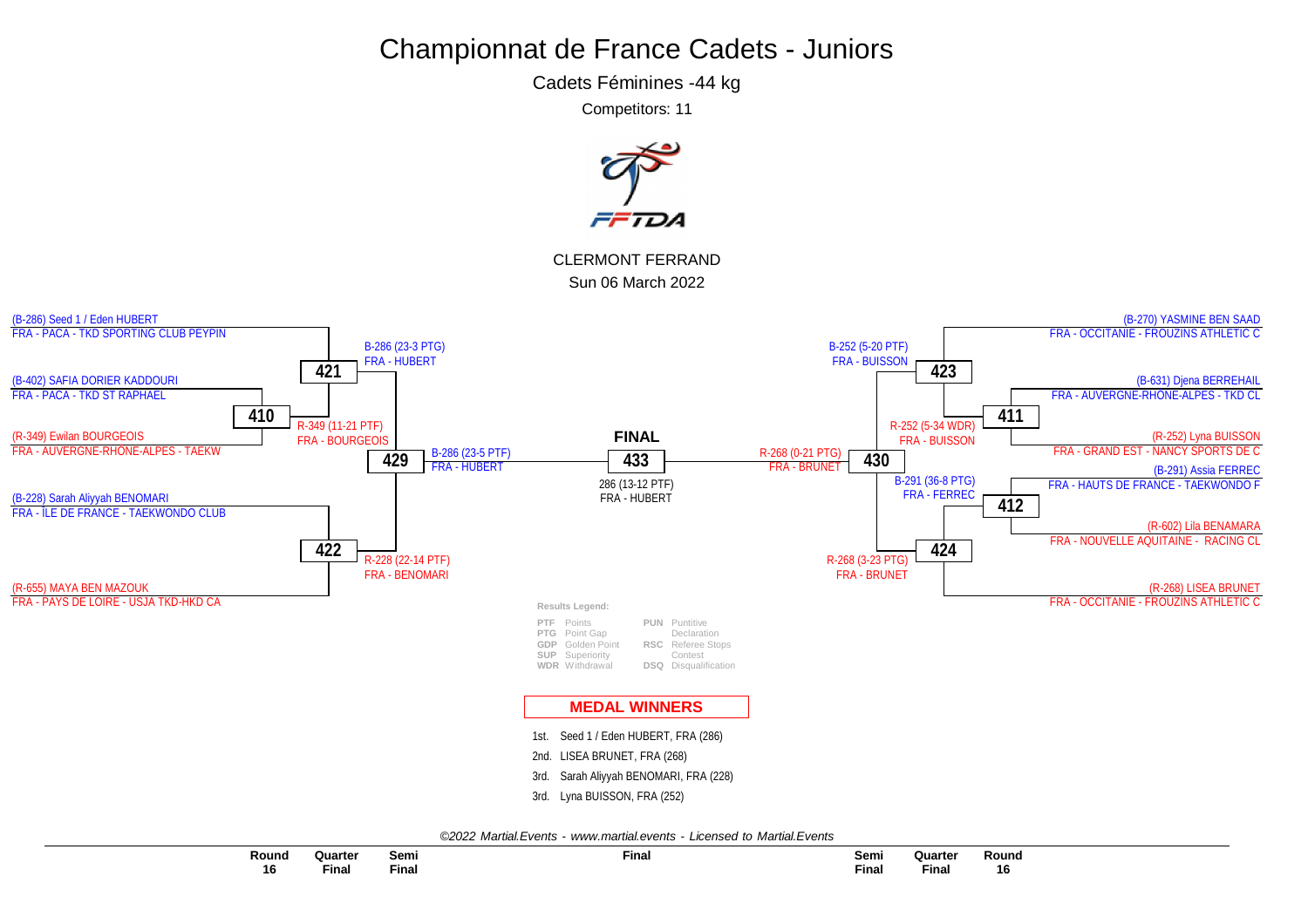Cadets Féminines -47 kg

Competitors: 15

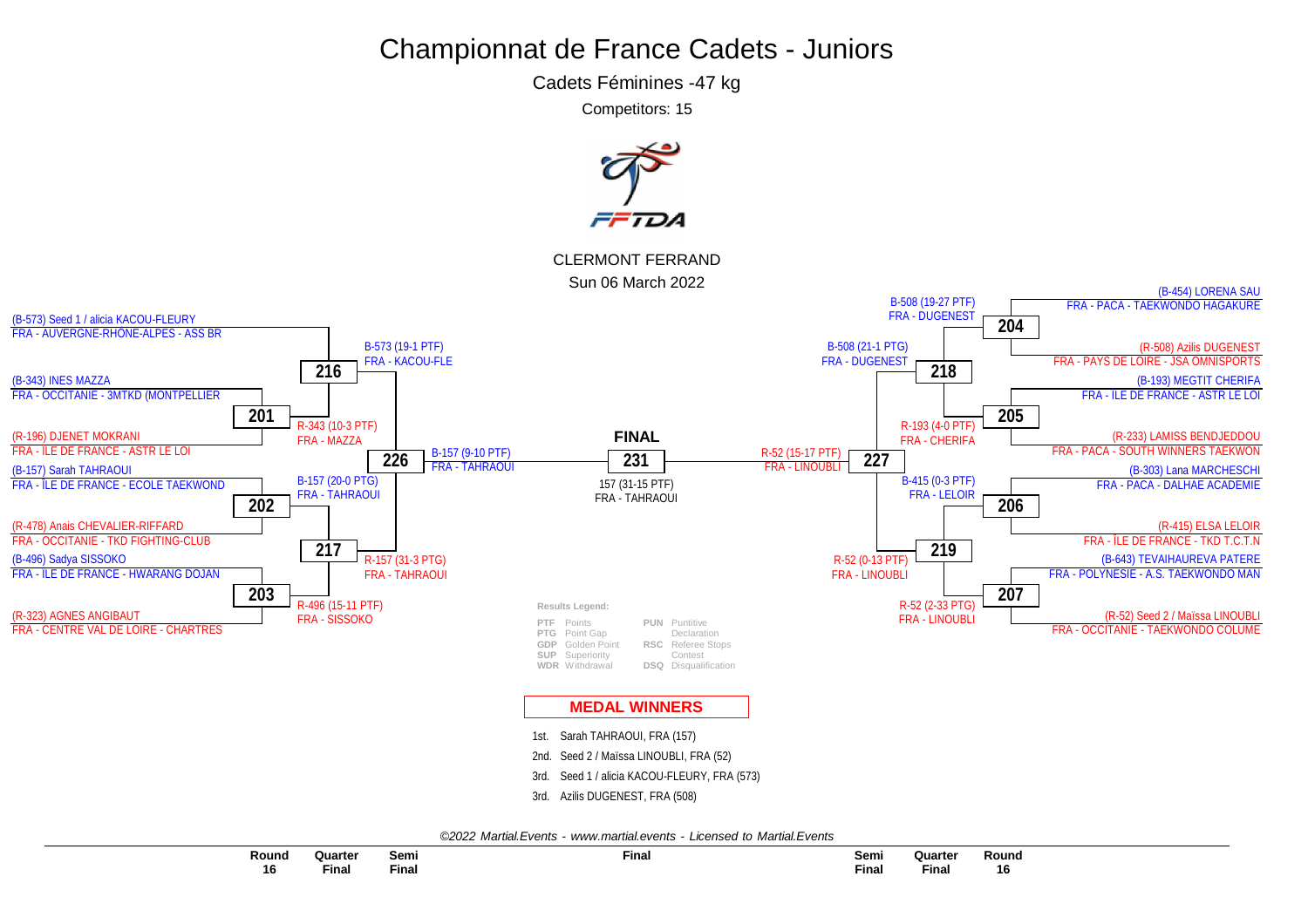Cadets Féminines -51 kg

Competitors: 15

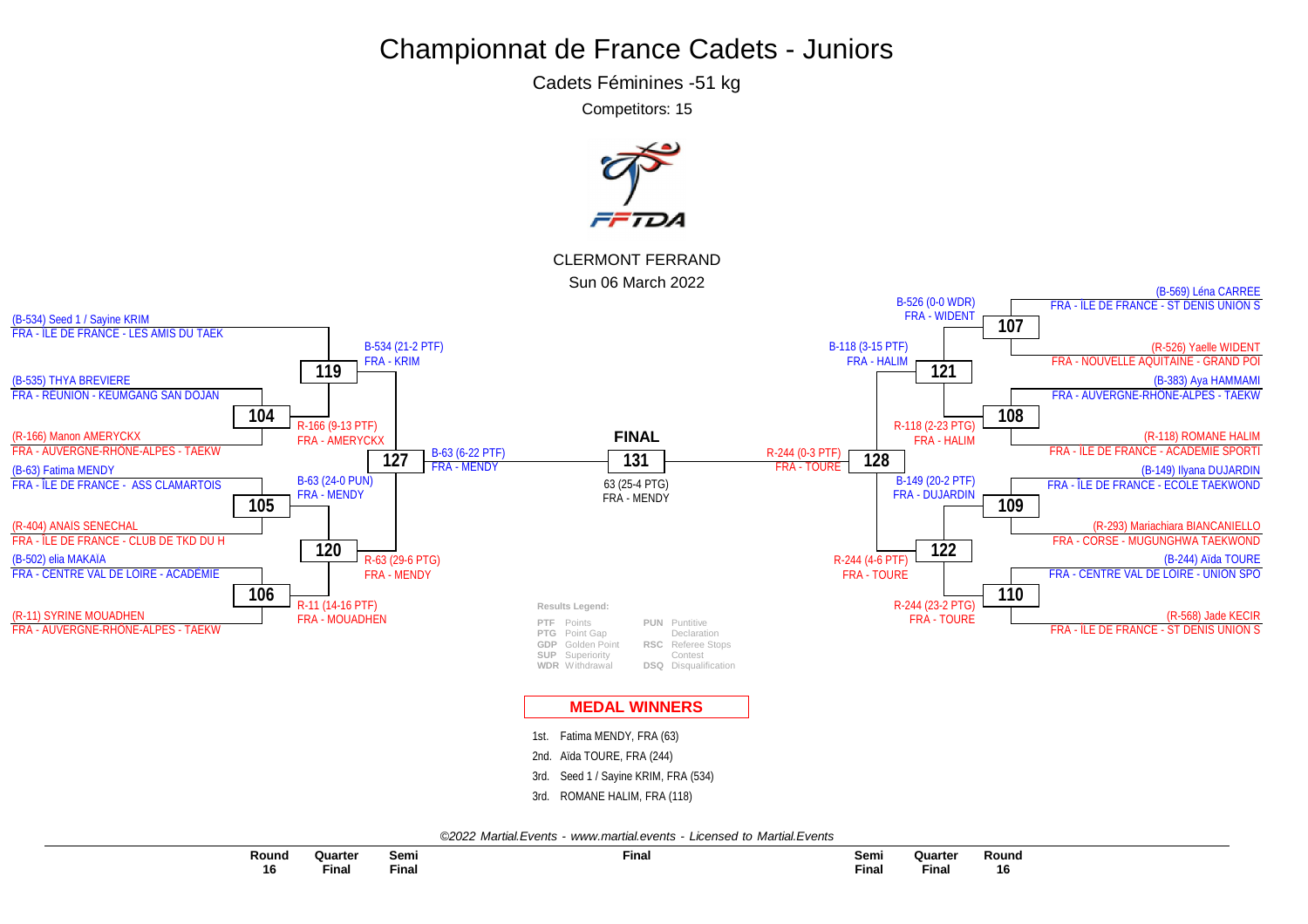Cadets Féminines -55 kg

Competitors: 16

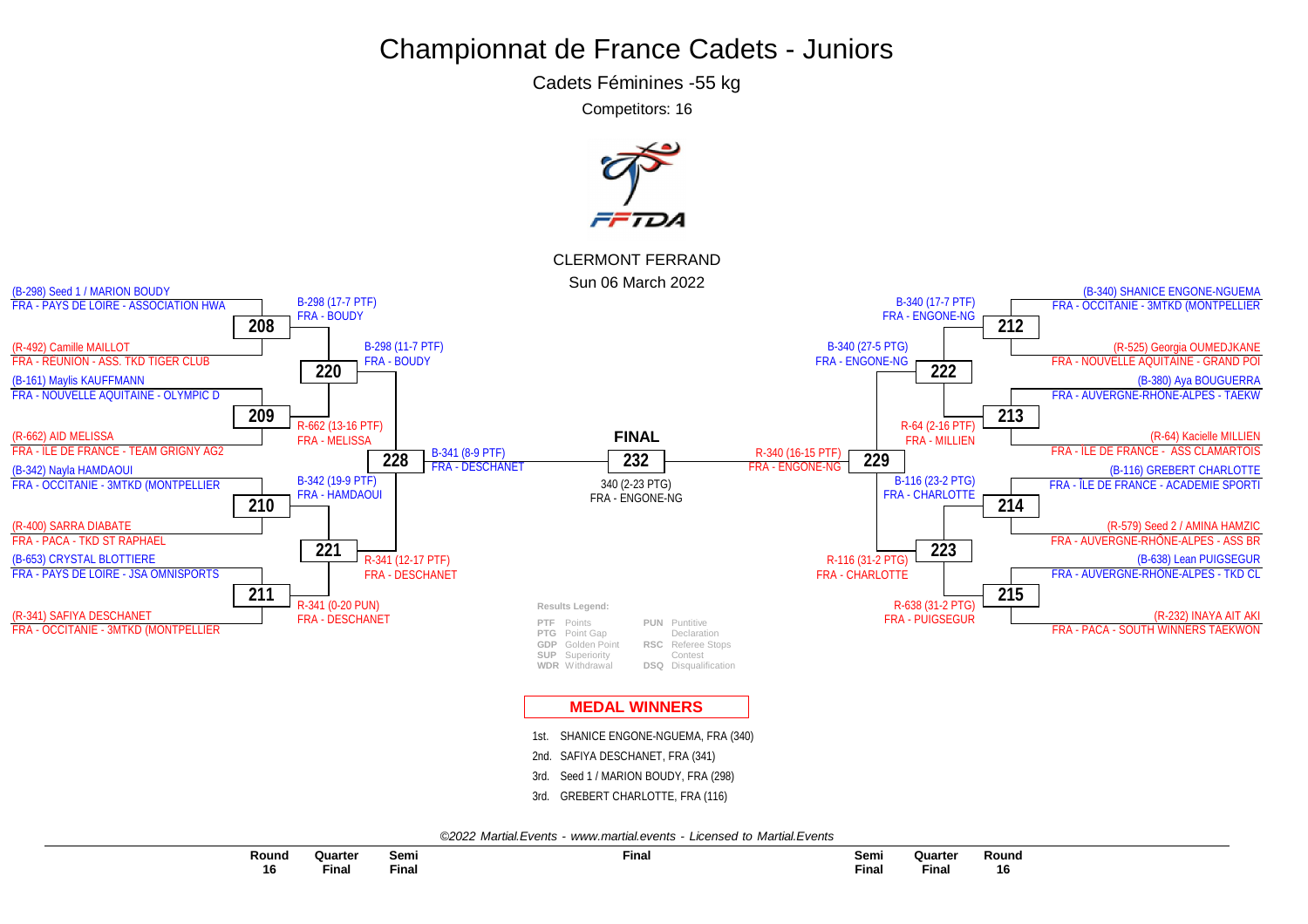Cadets Féminines -59 kg

Competitors: 7



CLERMONT FERRAND Sun 06 March 2022

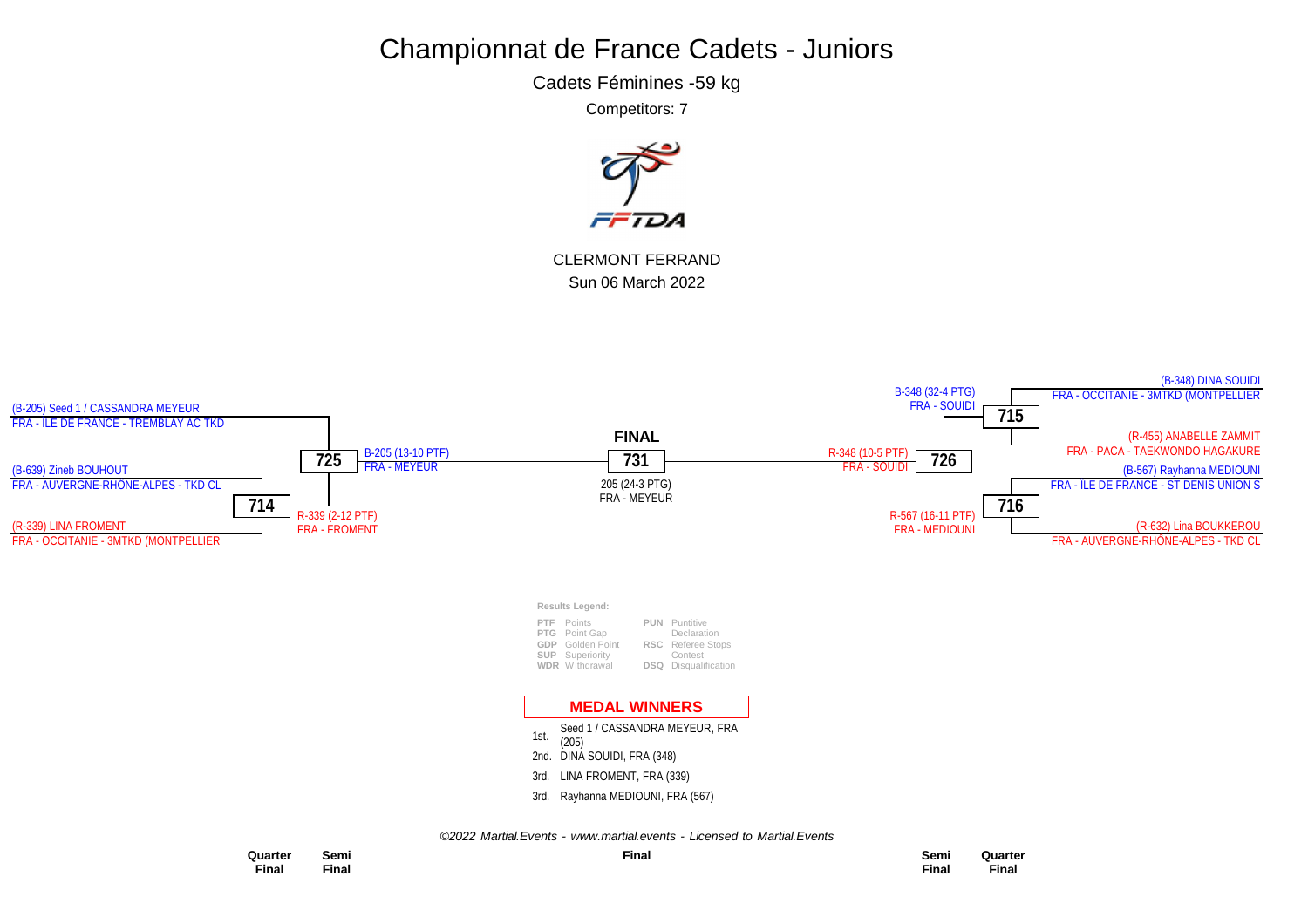Cadets Masculins +65kg

Competitors: 8



CLERMONT FERRAND Sun 06 March 2022



**Final Quarter Final**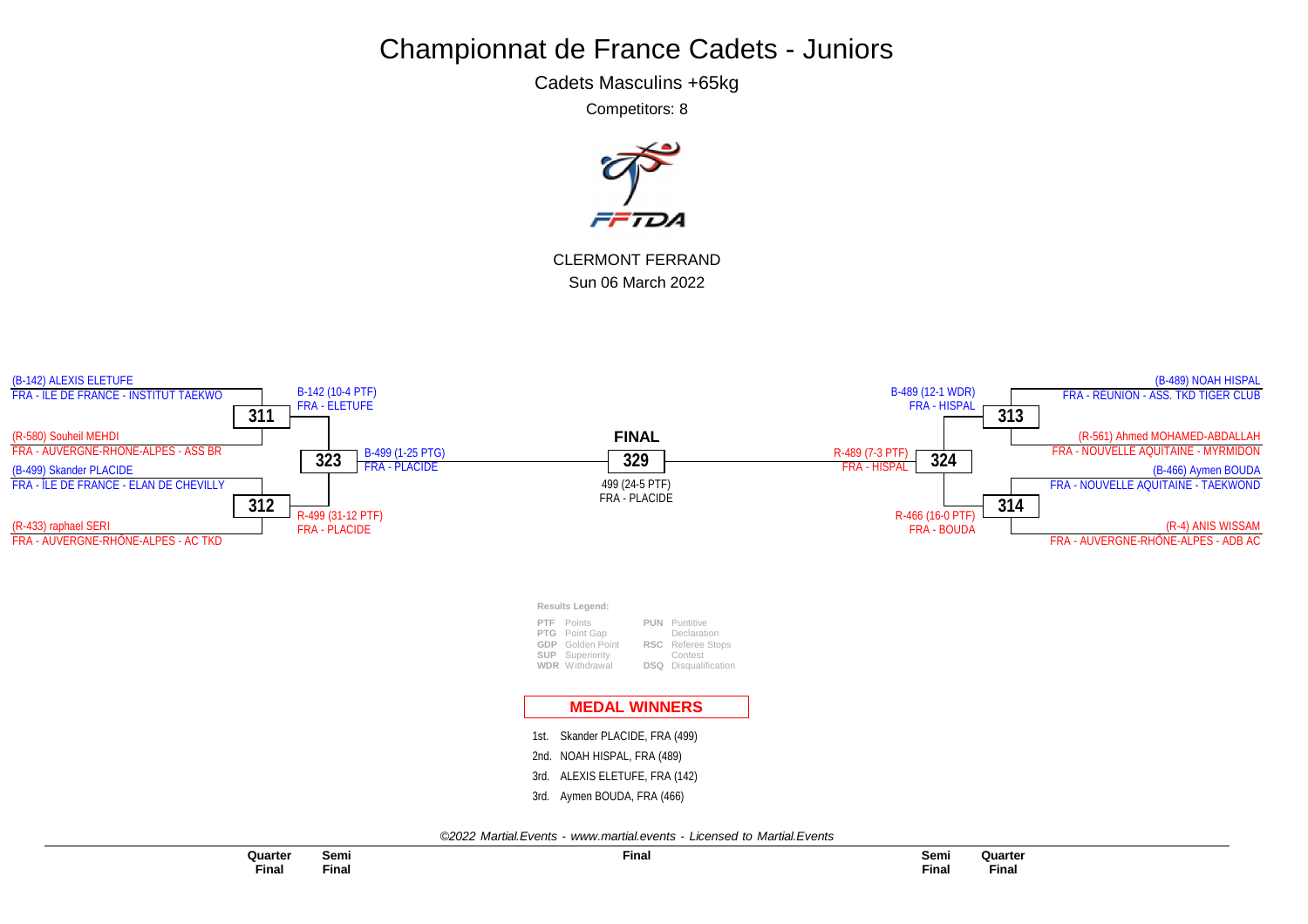Cadets Masculins -33 kg

Competitors: 20



| Round           | Round | Quarte | Semi  | $-$<br>Fina. | Semi  | Quarte | Round | Round    |
|-----------------|-------|--------|-------|--------------|-------|--------|-------|----------|
| <b>nn</b><br>υL | 16    | Final  | Final |              | Final | Final  | 16    | 22<br>32 |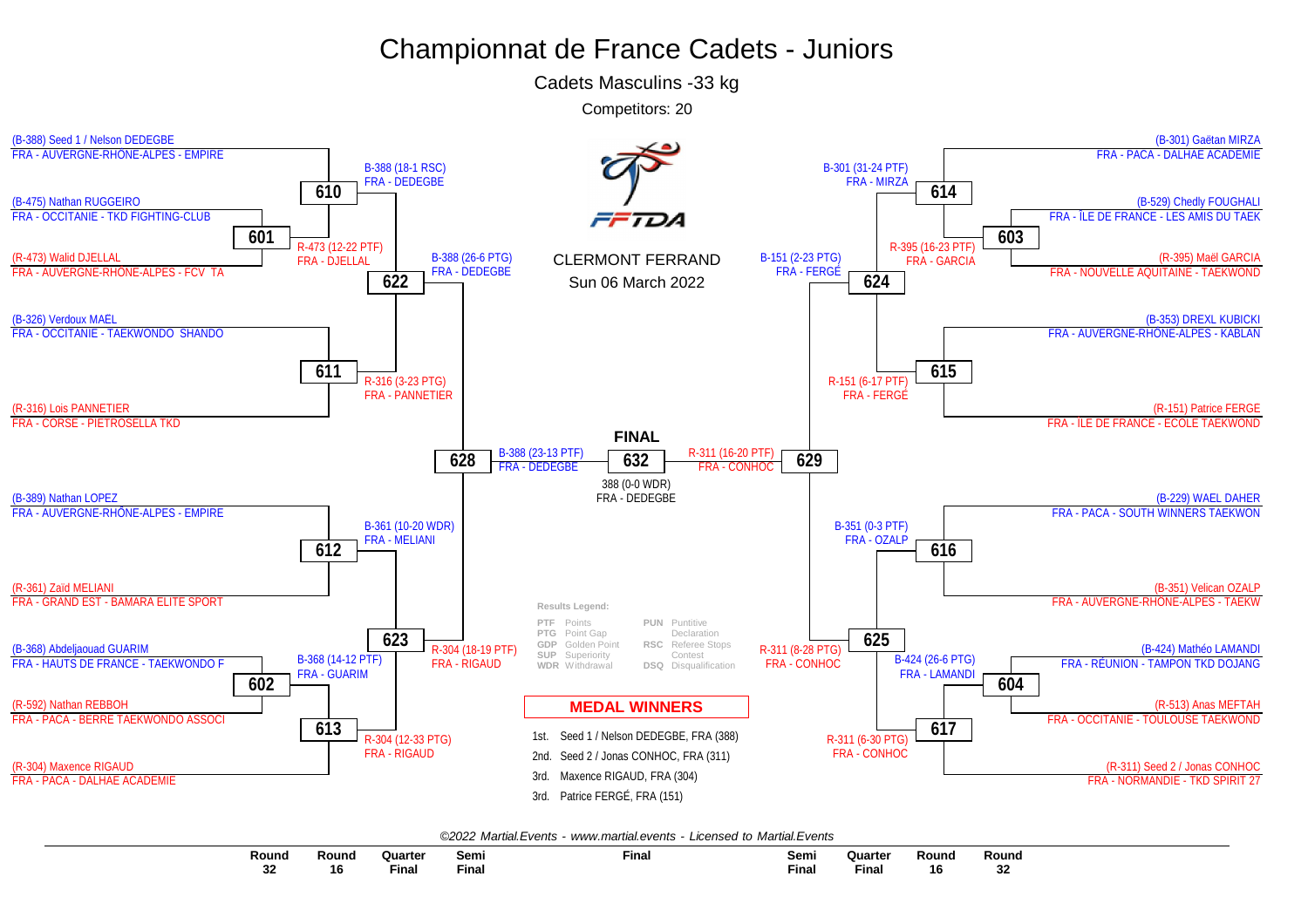Cadets Masculins -37 kg

Competitors: 26



| Round | Round | Quarter<br><b>Contract Contract Contract Contract Contract Contract Contract Contract Contract Contract Contract Contract Co</b> | Semi         | $-$<br>Final | Semi | Quarte<br>and the state of the state of the state of the state of the state of the state of the state of the state of the | Round   | Round |
|-------|-------|----------------------------------------------------------------------------------------------------------------------------------|--------------|--------------|------|---------------------------------------------------------------------------------------------------------------------------|---------|-------|
| ึ้ง∠  | ın    | Final                                                                                                                            | <b>Final</b> |              | Fına | --<br>Final                                                                                                               | "<br>10 |       |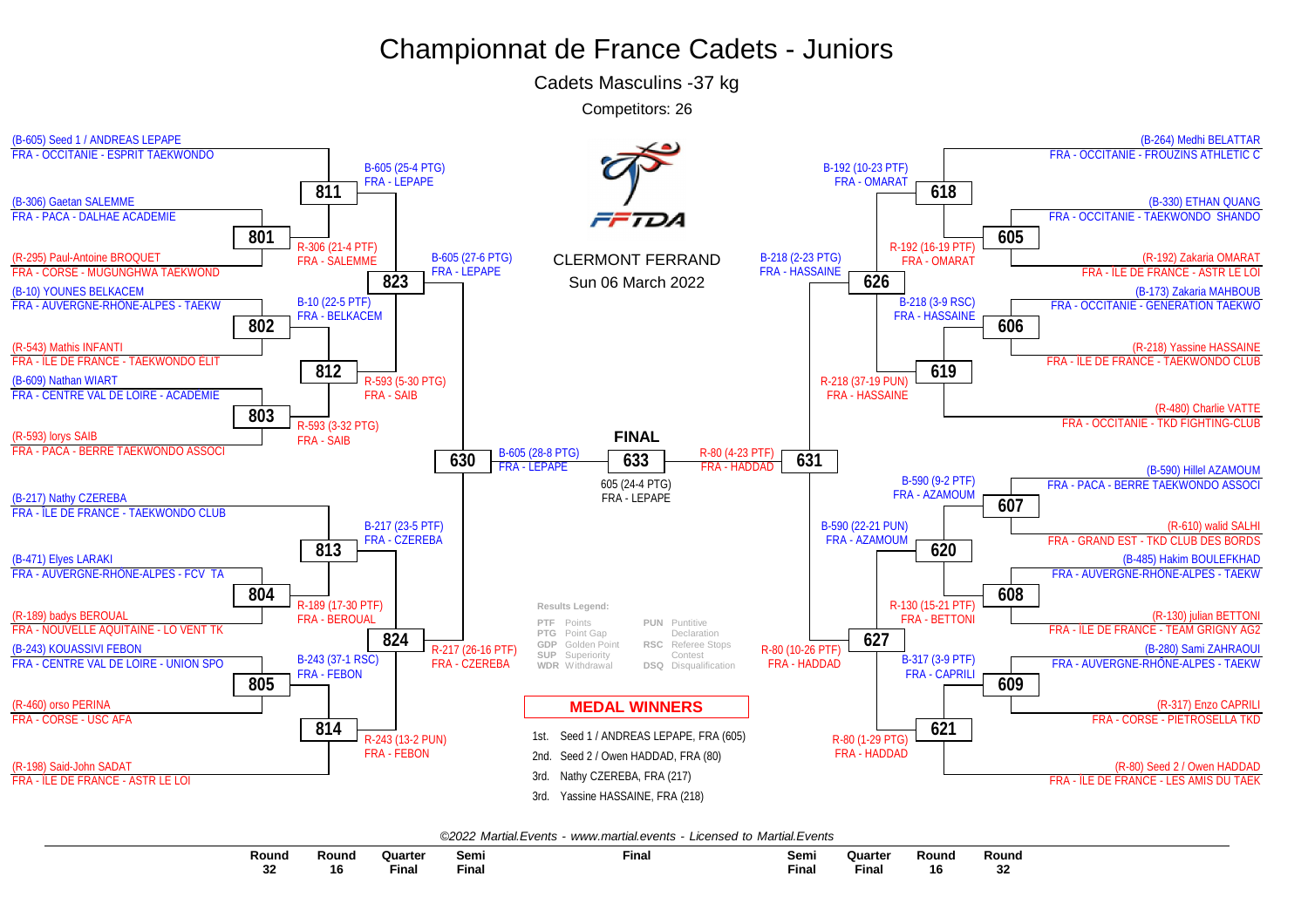Cadets Masculins -41 kg

Competitors: 23



| Round       | Round | <b>Quarte</b> | Semi  | <b>Final</b> | Sem.  | Quarter | Round      | Rouna      |
|-------------|-------|---------------|-------|--------------|-------|---------|------------|------------|
|             |       |               |       |              |       |         |            |            |
| $\sim$<br>◡ | -16   | Final         | Final |              | Final | Fina.   | . .<br>ΙOΙ | o o<br>-JA |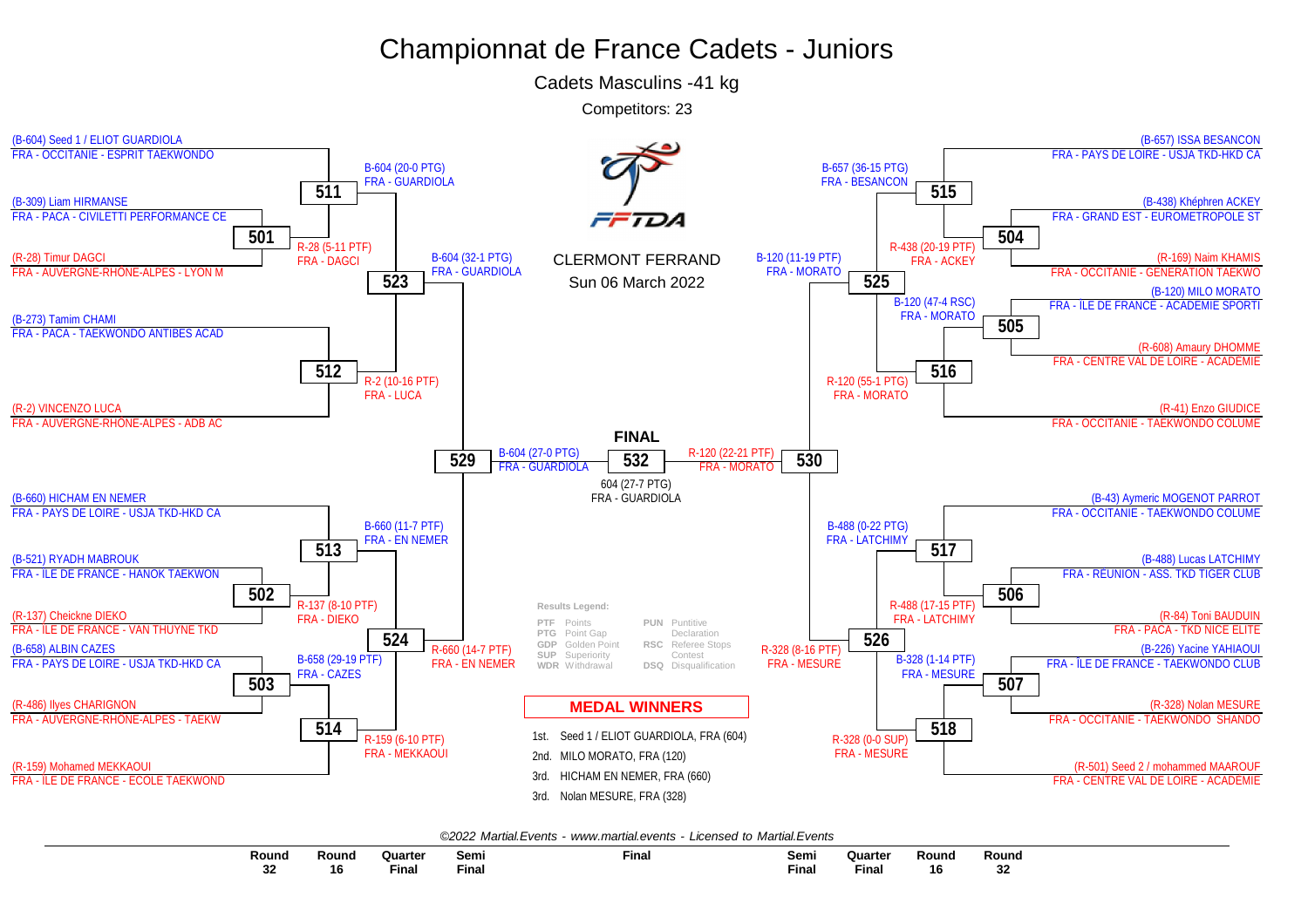Cadets Masculins -45 kg

Competitors: 20



| Round        | Round | Quarte<br>the contract of the contract of the contract of the contract of the contract of | Sem.        | Final | Semi  | Quarter<br>the contract of the contract of the contract of the contract of the contract of | Round | Round       |
|--------------|-------|-------------------------------------------------------------------------------------------|-------------|-------|-------|--------------------------------------------------------------------------------------------|-------|-------------|
| $\sim$<br>◡▵ | 16    | Final                                                                                     | --<br>Fina. |       | Final | <b>Final</b>                                                                               | ם ו   | $\sim$<br>ູ |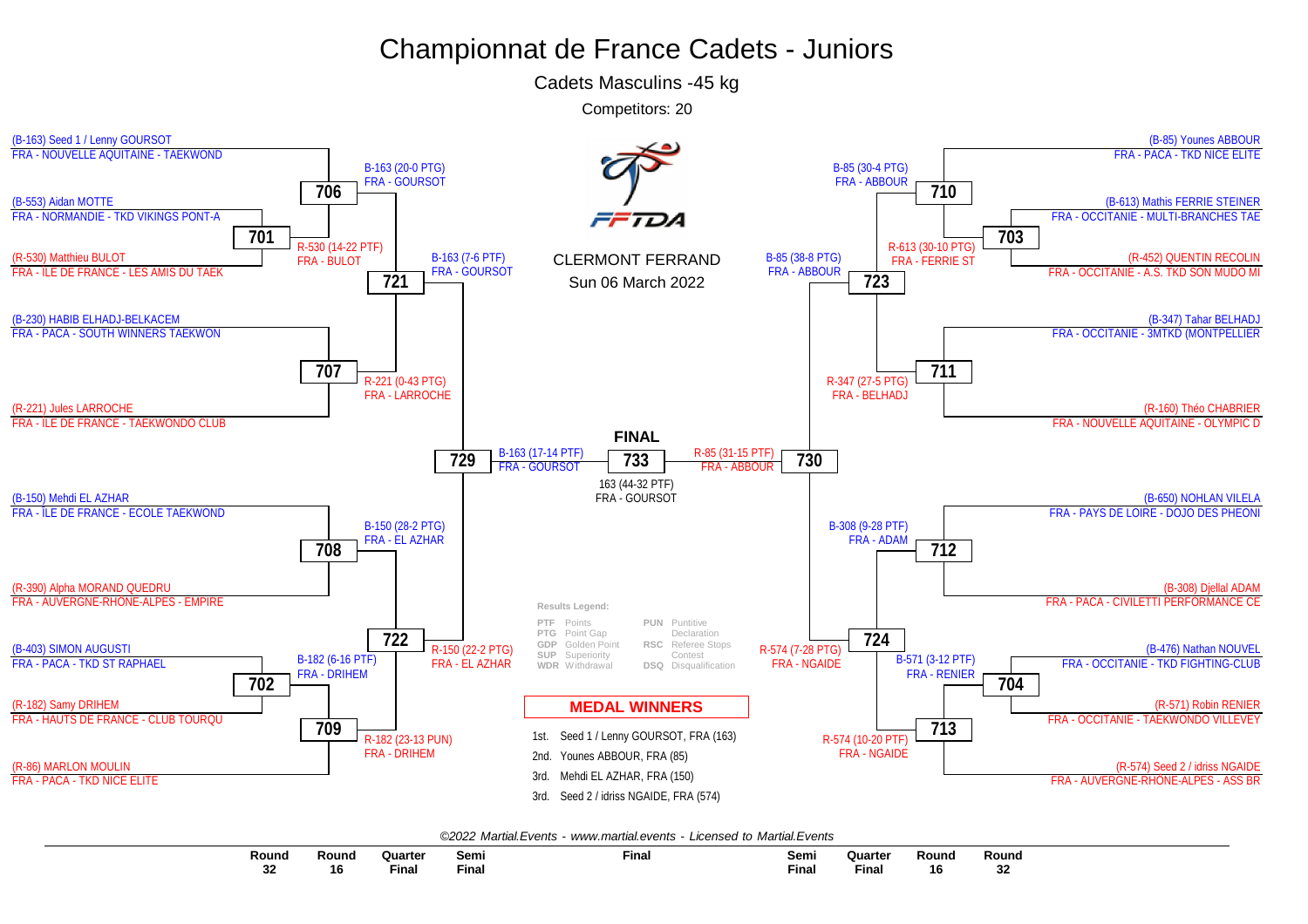Cadets Masculins -49 kg

Competitors: 19



|--|

| $\overline{\phantom{a}}$<br>Round | Round | Quarter                   | Semi  | <b>Final</b> | Sem          | Quarter | Round  | Round         |
|-----------------------------------|-------|---------------------------|-------|--------------|--------------|---------|--------|---------------|
| nn.<br>34<br>$\sim$               | 16    | $- \cdot$<br><b>Final</b> | Final |              | <b>Final</b> | ™ina.   | <br>16 | $\sim$<br>-94 |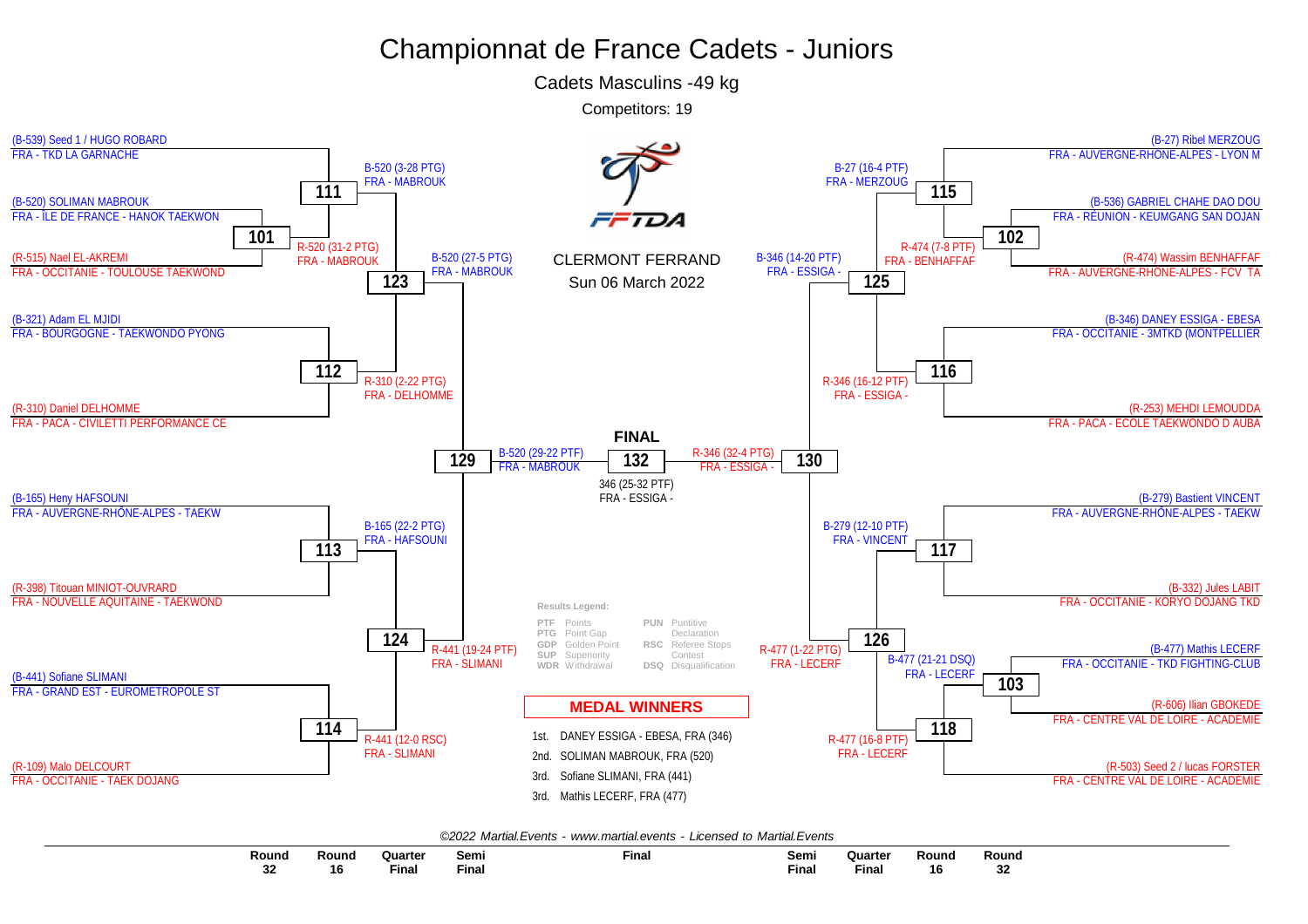Cadets Masculins -53 kg

Competitors: 13

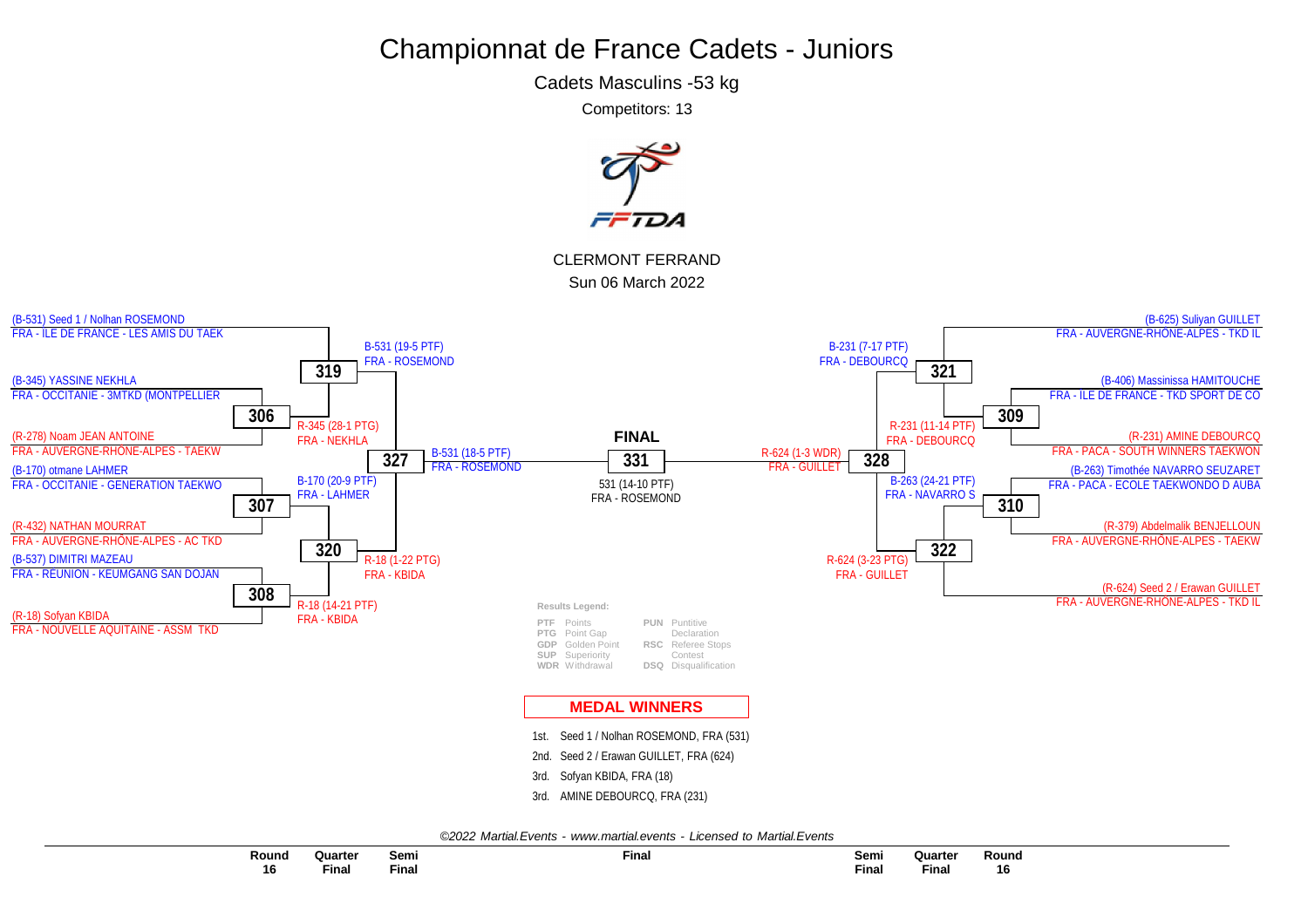Cadets Masculins -57 kg

Competitors: 11

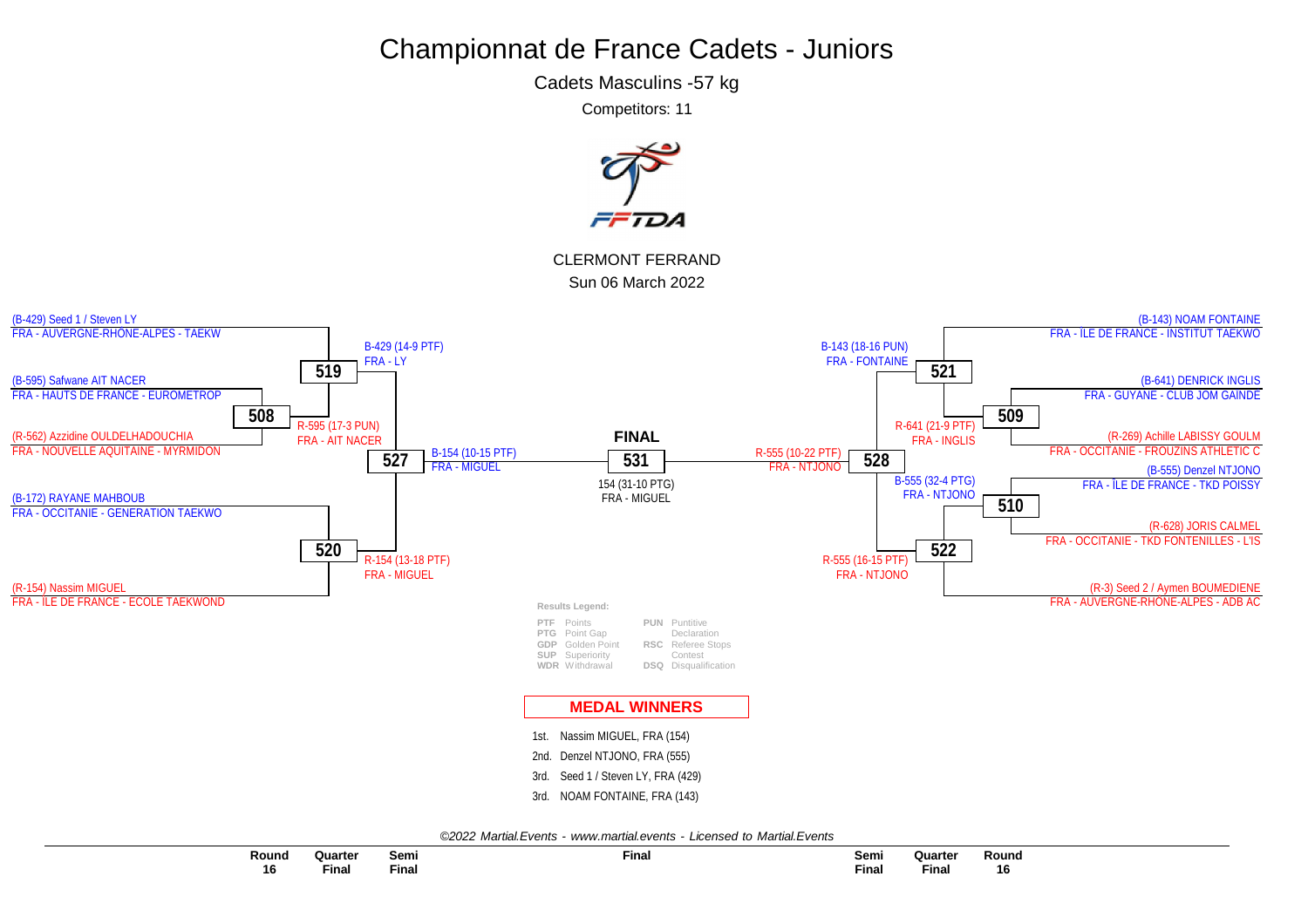Cadets Masculins -61 kg

Competitors: 9



*©2022 Martial.Events - [www.martial.events](http://www.martial.events) - Licensed to Martial.Events*